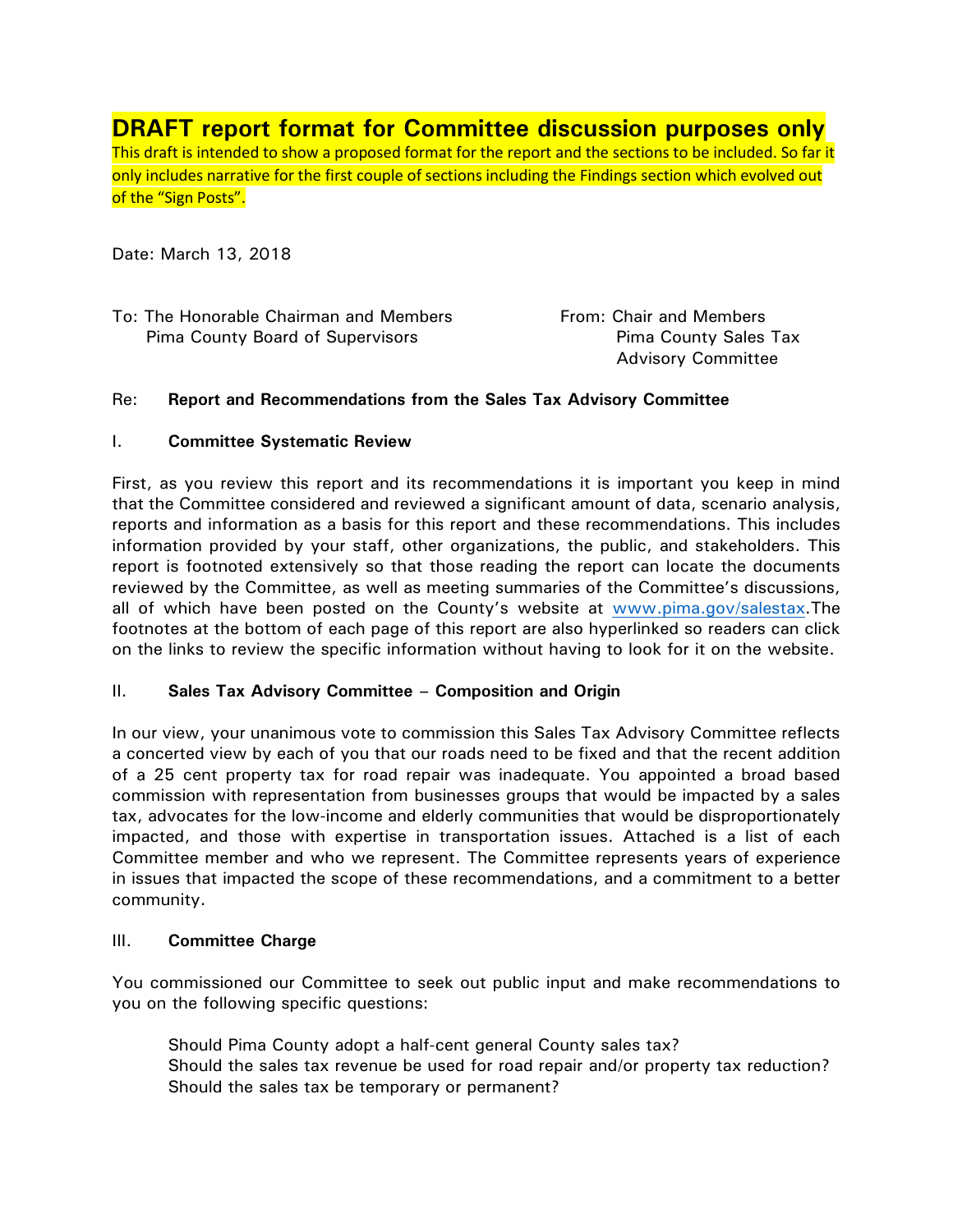The Honorable Chair and Members, Pima County Board of Supervisors Re: **Report and Recommendations from the Sales Tax Advisory Committee** March 13, 2018 Page 2

This Committee undertook a process to confirm the extent of the road condition problem, consider a range of solutions, and consider critical ancillary issues (such as the high Pima County property tax rate and the disproportionate impact of a sales tax on low-income households).

# IV. **Findings**

# A. Extent of the problem

It is indisputable that the Committee, government entities, advocacy groups and the public have concluded that the roads are in terrible condition and action must be taken now. According to Pima County and City of Tucson Transportation staff, 70 percent of the roads in unincorporated Pima county and the City of Tucson are in poor or failing condition.<sup>[1](#page-1-0)</sup> The public confirmed this in public hearings, meetings and online comments.<sup>[2](#page-1-1)</sup> Pima Association of Governments (PAG) and Regional Transportation Authority (RTA) staff confirmed this during a presentation to the Committee.<sup>[3](#page-1-2)</sup> The dollars needed to repair the roads to at least a fair condition has been confirmed by Pima County and City of Tucson Transportation staff. Pima County Transportation staff have identified the roads, including which treatments are needed and when, and have provided an estimated cost of \$527 million to repair and routinely maintain unincorporated County paved roads over 10 years.<sup>[4](#page-1-3)</sup> City of Tucson Transportation staff estimated that it would cost at least \$800 million to repair the roads within the City of Tucson to at least a fair condition.<sup>[5](#page-1-4)</sup>

# B. Funding the fix

County officials and elected representatives of the County over years have examined multiple non-County sales tax options to secure the funding necessary to repair the roads. However, no acceptable mechanism has been agreed upon to date.<sup>[6,](#page-1-5) [7](#page-1-6)</sup> These include, but are not limited to, general obligation bonds funded with property taxes that were rejected by Pima County voters in 2015; insufficient State-shared Highway User Revenue Funds (HURF) that largely fund voter-approved debt issued by the County to expand the capacity of roadways throughout the region and will still require another 10 years of repayment; and multiple legislative efforts to increase the state gas tax that was regularly increased until 1990 and has not been increased since then, and to stop the legislature from sweeping HURF funds for other purposes. During our deliberations Supervisor Miller undertook an extensive effort to find revenues for road repair within the County's existing budget. However, the Committee received several detailed memorandums from the County Administrator stating

<span id="page-1-0"></span> <sup>1</sup> [Current State of Road Conditions and Road Repair Funding memo to Committee Sept.19,2017](http://webcms.pima.gov/UserFiles/Servers/Server_6/File/Government/Transportation/Sales%20Tax%20Advisory%20Committee/Meeting%20Materials/9.29.2017%20Meeting/2017.09.19.STAC-STAC.meeting.purpose.scope.pdf)

<span id="page-1-1"></span><sup>2</sup> Public Input Report

<span id="page-1-2"></span><sup>&</sup>lt;sup>3</sup> [PAG, the RTA and Regional Transportation Funding, November 13, 2017](http://webcms.pima.gov/UserFiles/Servers/Server_6/File/Government/Transportation/Sales%20Tax%20Advisory%20Committee/Meeting%20Materials/11.13.2017%20Meeting/PAG%20transportation%20funding%20slides%20Nov.%2013%202017.pdf)

<span id="page-1-3"></span><sup>4</sup> [Draft Pima County Roadway Pavement Repair and Preservation 10-year Plan for Unincorporated Pima County for](http://webcms.pima.gov/UserFiles/Servers/Server_6/File/Government/Transportation/Sales%20Tax%20Advisory%20Committee/Post%20Meeting%20Correspondence/2018.02.06.bd-draft.sales.tax.implementation.plan.ord.road.repair.plan.pdf)  [Board discussion February 6, 2018](http://webcms.pima.gov/UserFiles/Servers/Server_6/File/Government/Transportation/Sales%20Tax%20Advisory%20Committee/Post%20Meeting%20Correspondence/2018.02.06.bd-draft.sales.tax.implementation.plan.ord.road.repair.plan.pdf)

<span id="page-1-4"></span><sup>5</sup> [Current State of Road Conditions and Road Repair Funding memo to Committee Sept.19,2017](http://webcms.pima.gov/UserFiles/Servers/Server_6/File/Government/Transportation/Sales%20Tax%20Advisory%20Committee/Meeting%20Materials/9.29.2017%20Meeting/2017.09.19.STAC-STAC.meeting.purpose.scope.pdf)

<span id="page-1-5"></span><sup>6</sup> [Current State of Road Conditions and Road Repair Funding memo to Committee Sept.19,2017](http://webcms.pima.gov/UserFiles/Servers/Server_6/File/Government/Transportation/Sales%20Tax%20Advisory%20Committee/Meeting%20Materials/9.29.2017%20Meeting/2017.09.19.STAC-STAC.meeting.purpose.scope.pdf)

<span id="page-1-6"></span><sup>&</sup>lt;sup>7</sup> [Committee Meeting Summary, September 29, 2017](http://webcms.pima.gov/UserFiles/Servers/Server_6/File/Government/Transportation/Sales%20Tax%20Advisory%20Committee/Meeting%20Summaries/2017.9.29.STAC%20meeting%20summary.FINAL.pdf)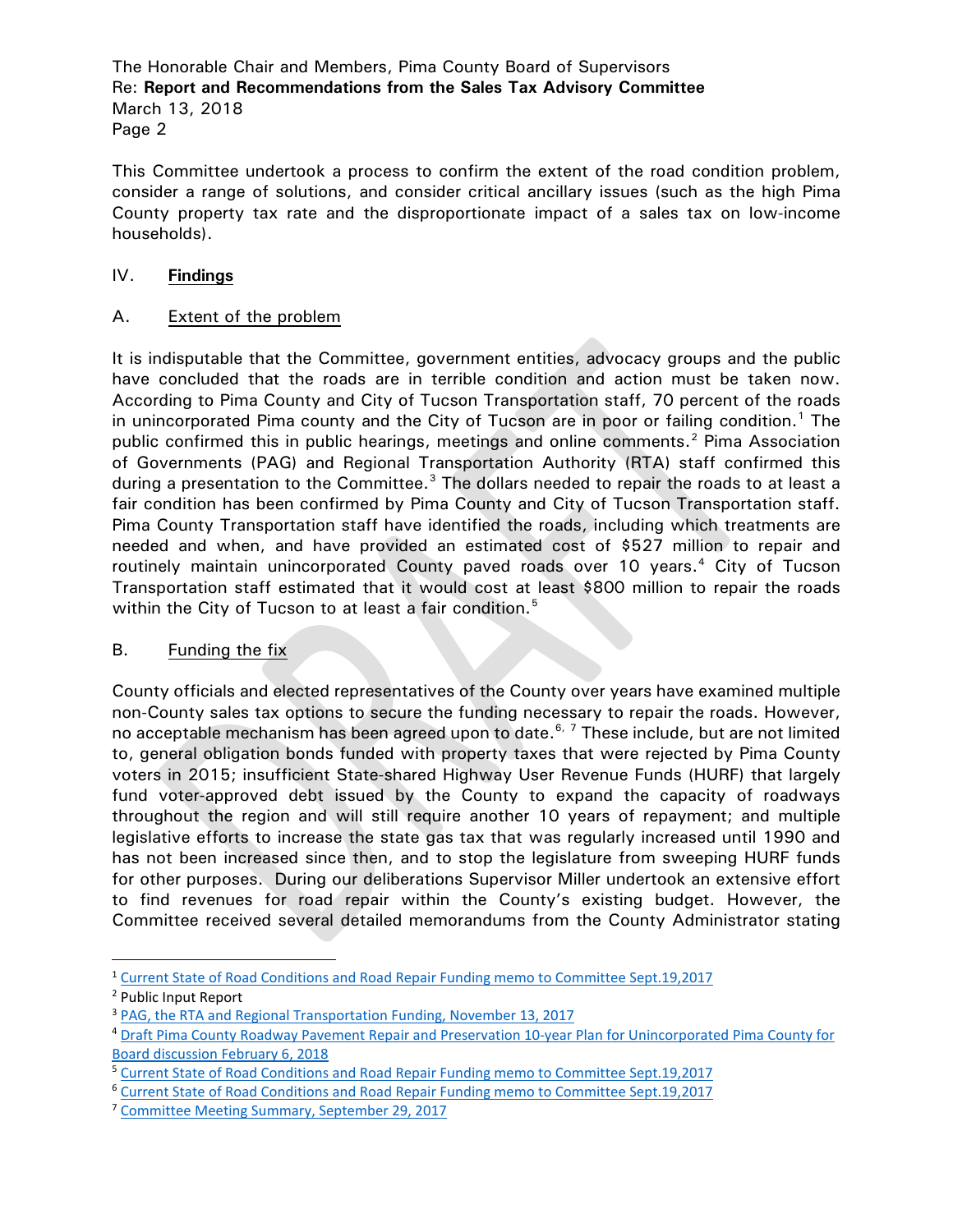The Honorable Chair and Members, Pima County Board of Supervisors Re: **Report and Recommendations from the Sales Tax Advisory Committee** March 13, 2018 Page 3

that the funding is simply not available as much of it is legally restricted for the purposes for which it is spent.  $8, 9, 10, 11, 12$  $8, 9, 10, 11, 12$  $8, 9, 10, 11, 12$  $8, 9, 10, 11, 12$  $8, 9, 10, 11, 12$  $8, 9, 10, 11, 12$  $8, 9, 10, 11, 12$  $8, 9, 10, 11, 12$  $8, 9, 10, 11, 12$ 

Similarly, an independent evaluation by PAG has estimated the need for additional transportation funding for the region though 2045, has summarized possible funding options, and has concluded that the region has the opportunity to determine how to be self-sufficient using local revenue sources.<sup>[13](#page-2-5)</sup> It is clear that funding support from the state or federal legislators is extremely remote in the near term, not can it be assumed in the long term. To say otherwise would be providing false hope in their professional opinion.

Even with the County's recent action to adopt a 25 cent property tax per \$100 of assessed property valuation for road repair, the Pima County Transportation Advisory Committee (TAC) sent a letter to the Board of Supervisors stating that they had unanimously determined that the property tax was "severely inadequate to repair the roads in any reasonable period of time," expressed their frustration, and implored the Board to consider any and all road repair funding options.<sup>[14](#page-2-6)</sup> The property tax is estimated to generate about \$19 million a year for the region for repair of local roads only. At that rate, it is estimated to take at least 35 vears to fix the roads.  $15, 16$  $15, 16$  $15, 16$ 

Municipalities across the Country and other counties in Arizona are challenged by this issue and are seeking to find a solution that fits their needs.<sup>[17,](#page-2-9)[18](#page-2-10)</sup>

## **REMAINDER OF THIS DRAFT IS AN OUTLINE THAT WILL BE DRAFTED AFTER COMMITTEE DISCUSSION**

#### C. Proposed Solutions

Current analysis indicates that if a sales tax proposal passes, and depending on the final structure, it can resolve the road repair funding dilemma now and in the future.

1. Supervisor Christy plan:

#### 2. Describe Supervisor Valadez plan:

<span id="page-2-0"></span><sup>&</sup>lt;sup>8</sup> [Pima County Supervisor Miller's 30-day Challenge to find Road Repair Money, Part 1, October 20, 2017](http://webcms.pima.gov/UserFiles/Servers/Server_6/File/Government/Transportation/Sales%20Tax%20Advisory%20Committee/Meeting%20Materials/10.27.2017/2017.10.20.STAC.TAC-miller.30.day.challenge.find.road.repair.money.response1.pdf)

<span id="page-2-1"></span><sup>9</sup> [Pima County Supervisor Miller's 30-day Challenge to find Road Repair Money, Part 2, October 31, 2017](http://webcms.pima.gov/UserFiles/Servers/Server_6/File/Government/Transportation/Sales%20Tax%20Advisory%20Committee/Post%20Meeting%20Correspondence/stac.tac-sup.miller.30day.challange.find.road.money.part2.pdf)

<span id="page-2-2"></span><sup>10</sup> [Pima County Supervisor Miller's 30-day Challenge to find Road Repair Money, Part 3, November 8, 2017](http://webcms.pima.gov/UserFiles/Servers/Server_6/File/Government/Transportation/Sales%20Tax%20Advisory%20Committee/Meeting%20Materials/11.13.2017%20Meeting/stac.tac-sup.miller.30day.challange.find.road.money.part3.pdf)

<span id="page-2-3"></span><sup>&</sup>lt;sup>11</sup> Pima County Supervisor Miller's 30-day Challenge to find Road Repair Money, Part 4, December 4, 2017

<span id="page-2-5"></span><span id="page-2-4"></span> $12$  Pima County Supervisor Miller's 30-day Challenge to find Road Repair Money, Part 5, December 14, 2017 <sup>13</sup> [http://www.rtamobility.com/documents/pdfs/RTARTF/2016/RTARTF-2016-09-19-](http://www.rtamobility.com/documents/pdfs/RTARTF/2016/RTARTF-2016-09-19-TransportationFundingOptions2016-04-28.pdf)

[TransportationFundingOptions2016-04-28.pdf](http://www.rtamobility.com/documents/pdfs/RTARTF/2016/RTARTF-2016-09-19-TransportationFundingOptions2016-04-28.pdf)

<span id="page-2-6"></span><sup>&</sup>lt;sup>14</sup> [Transportation Advisory Committee letter to Board of Supervisors, October 30, 2017](http://webcms.pima.gov/UserFiles/Servers/Server_6/File/Government/Transportation/Sales%20Tax%20Advisory%20Committee/Post%20Meeting%20Correspondence/2017.10.30.TAC.BOS.identify.adequate.funding.road.repair.needs.pdf)

<span id="page-2-7"></span><sup>15</sup> September 29<sup>th</sup> [Sales Tax Advisory Committee Meeting Purpose and Scope, September 19, 2017](http://webcms.pima.gov/UserFiles/Servers/Server_6/File/Government/Transportation/Sales%20Tax%20Advisory%20Committee/Meeting%20Materials/9.29.2017%20Meeting/2017.09.19.STAC-STAC.meeting.purpose.scope.pdf)

<span id="page-2-8"></span><sup>16</sup> [Committee Meeting Summary, September 29, 2017](http://webcms.pima.gov/UserFiles/Servers/Server_6/File/Government/Transportation/Sales%20Tax%20Advisory%20Committee/Meeting%20Summaries/2017.9.29.STAC%20meeting%20summary.FINAL.pdf)

<span id="page-2-9"></span><sup>&</sup>lt;sup>17</sup> November 2017 Transportation Funding Ballot Measures, November 11, 2017

<span id="page-2-10"></span><sup>18</sup> [Arizona Association of County Engineers, January 16, 2018](http://webcms.pima.gov/UserFiles/Servers/Server_6/File/Government/Transportation/Sales%20Tax%20Advisory%20Committee/Post%20Meeting%20Correspondence/2018.01.16.Arizona%20Association%20of%20County%20Engineers%20-%20Roadway%20Draft%20Study.pdf)